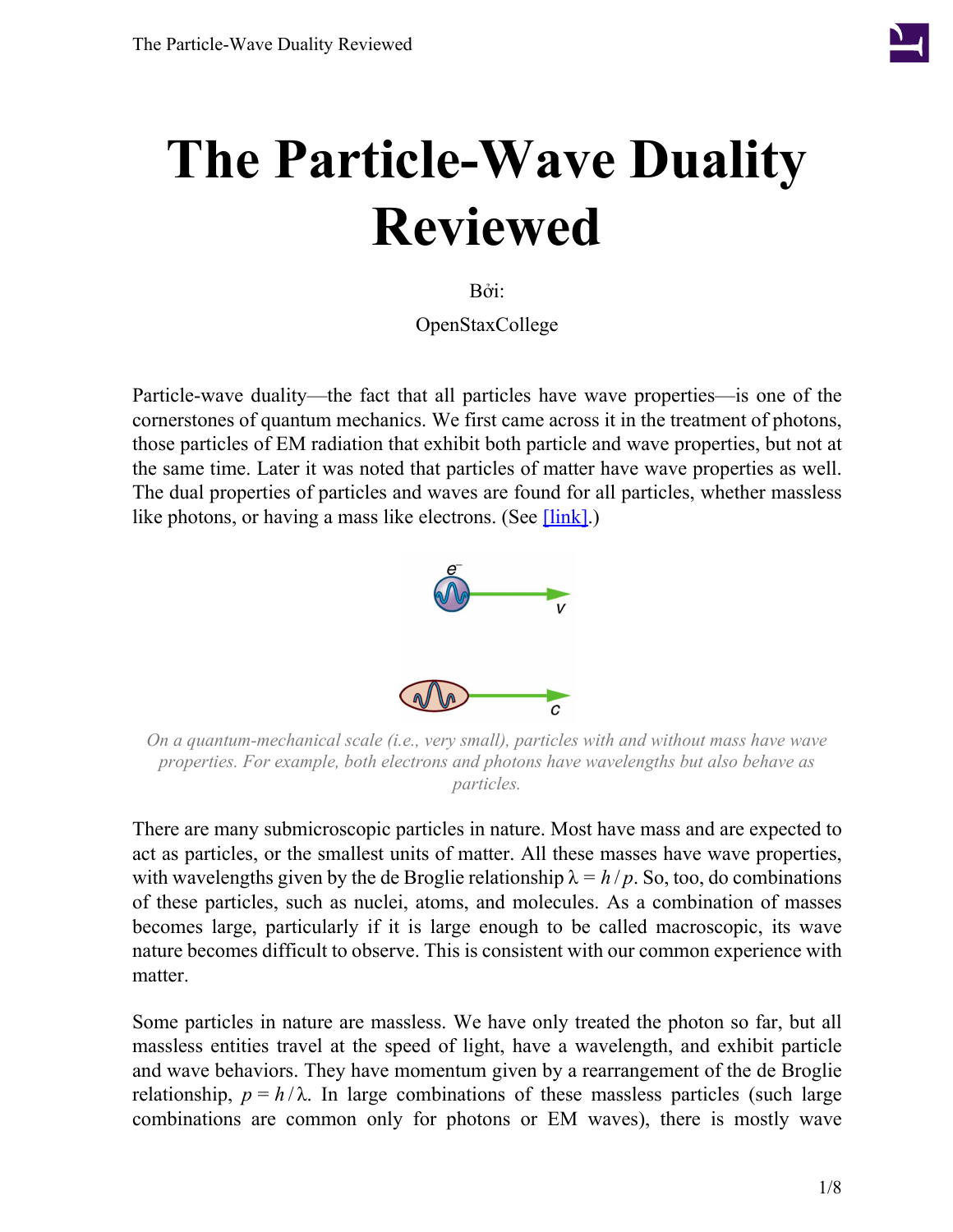<span id="page-1-0"></span>behavior upon detection, and the particle nature becomes difficult to observe. This is also consistent with experience. (See  $[\text{link}]$ .)



*On a classical scale (macroscopic), particles with mass behave as particles and not as waves. Particles without mass act as waves and not as particles.*

The particle-wave duality is a universal attribute. It is another connection between matter and energy. Not only has modern physics been able to describe nature for high speeds and small sizes, it has also discovered new connections and symmetries. There is greater unity and symmetry in nature than was known in the classical era—but they were dreamt of. A beautiful poem written by the English poet William Blake some two centuries ago contains the following four lines:

To see the World in a Grain of Sand

And a Heaven in a Wild Flower

Hold Infinity in the palm of your hand

And Eternity in an hour

#### **Integrated Concepts**

The problem set for this section involves concepts from this chapter and several others. Physics is most interesting when applied to general situations involving more than a narrow set of physical principles. For example, photons have momentum, hence the relevance of Linear [Momentum](/m42155) and Collisions. The following topics are involved in some or all of the problems in this section:

- [Dynamics: Newton's Laws of Motion](/m42129)
- [Work, Energy, and Energy Resources](/m42145)
- [Linear Momentum and Collisions](/m42155)
- [Heat and Heat Transfer Methods](/m42221)
- [Electric Potential and Electric Field](/m42320)
- [Electric Current, Resistance, and Ohm's Law](/m42339)
- [Wave Optics](/m42496)
- [Special Relativity](/m42525)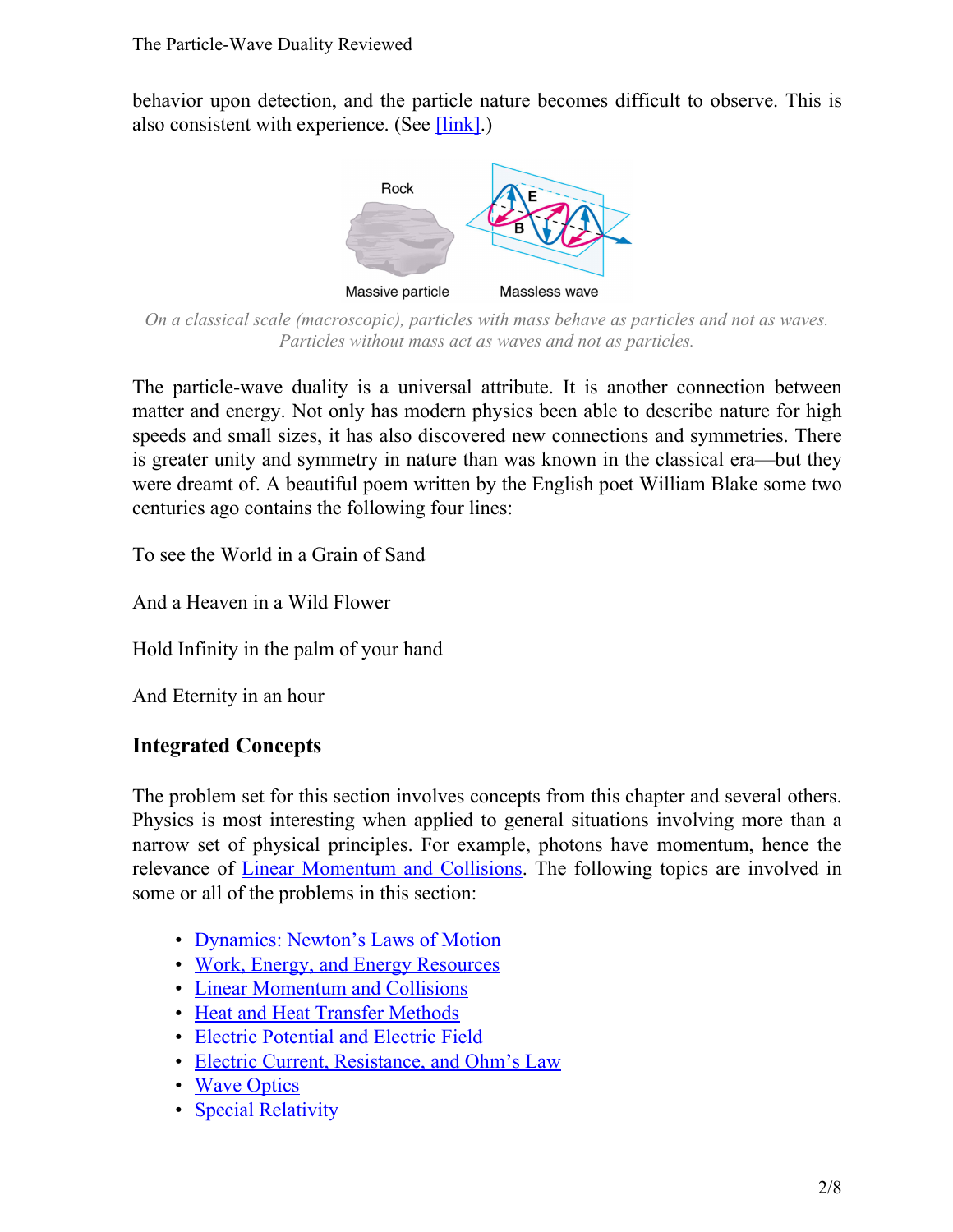The Particle-Wave Duality Reviewed

Problem-Solving Strategy

- 1. Identify which physical principles are involved.
- 2. Solve the problem using strategies outlined in the text.

[\[link\]](#page-2-0) illustrates how these strategies are applied to an integrated-concept problem.

<span id="page-2-0"></span>Recoil of a Dust Particle after Absorbing a Photon

The following topics are involved in this integrated concepts worked example:



A 550-nm photon (visible light) is absorbed by a 1.00-μg particle of dust in outer space. (a) Find the momentum of such a photon. (b) What is the recoil velocity of the particle of dust, assuming it is initially at rest?

# **Strategy Step 1**

To solve an *integrated-concept problem*, such as those following this example, we must first identify the physical principles involved and identify the chapters in which they are found. Part (a) of this example asks for the *momentum of a photon*, a topic of the present chapter. Part (b) considers *recoil following a collision*, a topic of Linear [Momentum](/m42155) and [Collisions.](/m42155)

#### **Strategy Step 2**

The following solutions to each part of the example illustrate how specific problemsolving strategies are applied. These involve identifying knowns and unknowns, checking to see if the answer is reasonable, and so on.

## **Solution for (a)**

The momentum of a photon is related to its wavelength by the equation:

$$
p=\frac{h}{\lambda}.
$$

Entering the known value for Planck's constant *h* and given the wavelength  $\lambda$ , we obtain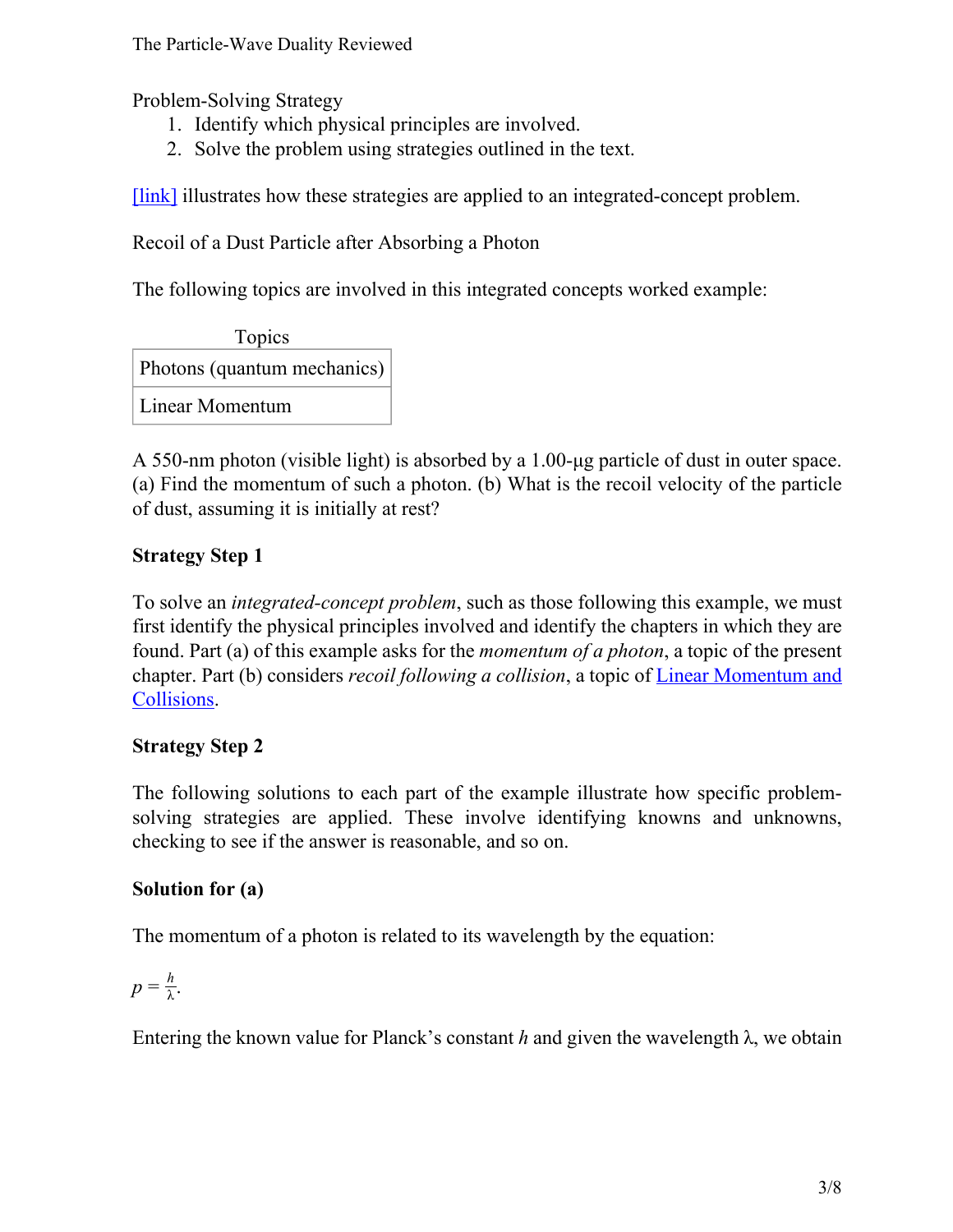The Particle-Wave Duality Reviewed

$$
p = \frac{6.63 \times 10^{-34} \text{ J} \cdot \text{s}}{550 \times 10^{-9} \text{ m}}
$$
  
= 1.21 \times 10^{-27} \text{ kg} \cdot \text{m/s}.

#### **Discussion for (a)**

This momentum is small, as expected from discussions in the text and the fact that photons of visible light carry small amounts of energy and momentum compared with those carried by macroscopic objects.

#### **Solution for (b)**

Conservation of momentum in the absorption of this photon by a grain of dust can be analyzed using the equation:

$$
p_1 + p_2 = p'_{1} + p'_{2}(F_{\text{net}} = 0).
$$

The net external force is zero, since the dust is in outer space. Let 1 represent the photon and 2 the dust particle. Before the collision, the dust is at rest (relative to some observer); after the collision, there is no photon (it is absorbed). So conservation of momentum can be written

$$
p_1 = p' \cdot 2 = mv,
$$

where  $p_1$  is the photon momentum before the collision and  $p'$  is the dust momentum after the collision. The mass and recoil velocity of the dust are *m* and *v*, respectively. Solving this for *v*, the requested quantity, yields

$$
v=\frac{p}{m},
$$

where  $p$  is the photon momentum found in part (a). Entering known values (noting that a microgram is  $10^{-9}$  kg) gives

$$
v = \frac{1.21 \times 10^{-27} \text{ kg} \cdot \text{m/s}}{1.00 \times 10^{-9} \text{ kg}}
$$
  
= 1.21 \times 10^{-18} \text{ m/s.

#### **Discussion**

The recoil velocity of the particle of dust is extremely small. As we have noted, however, there are immense numbers of photons in sunlight and other macroscopic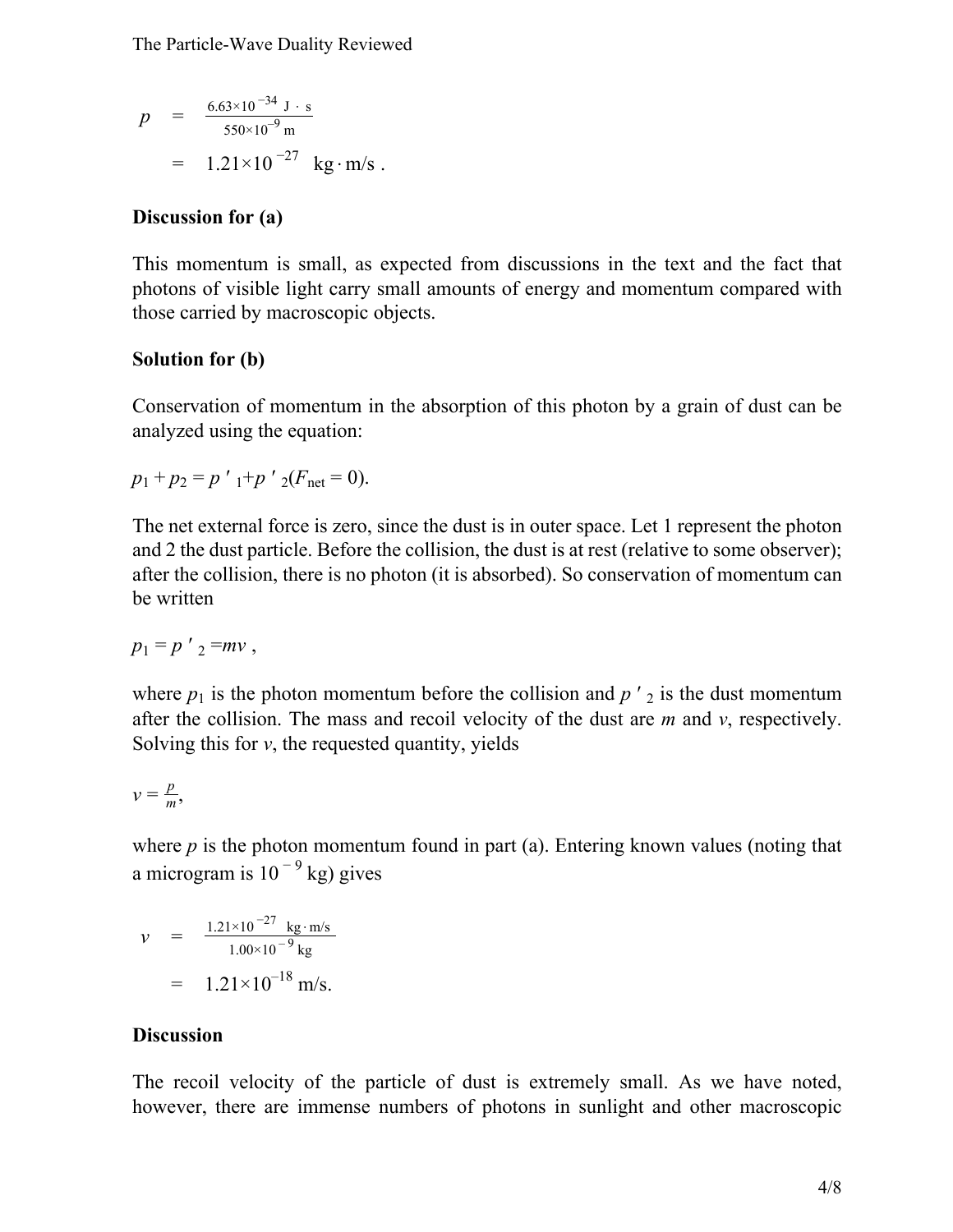sources. In time, collisions and absorption of many photons could cause a significant recoil of the dust, as observed in comet tails.

#### **Section Summary**

- The particle-wave duality refers to the fact that all particles—those with mass and those without mass—have wave characteristics.
- This is a further connection between mass and energy.

# **Conceptual Questions**

In what ways are matter and energy related that were not known before the development of relativity and quantum mechanics?

# **Problems & Exercises**

# **Integrated Concepts**

The 54.0-eV electron in **[\[link\]](/m42576#fs-id2621262)** has a 0.167-nm wavelength. If such electrons are passed through a double slit and have their first maximum at an angle of 25.0º, what is the slit separation *d*?

0.395 nm

# **Integrated Concepts**

An electron microscope produces electrons with a 2.00-pm wavelength. If these are passed through a 1.00-nm single slit, at what angle will the first diffraction minimum be found?

# **Integrated Concepts**

A certain heat lamp emits 200 W of mostly IR radiation averaging 1500 nm in wavelength. (a) What is the average photon energy in joules? (b) How many of these photons are required to increase the temperature of a person's shoulder by 2.0ºC, assuming the affected mass is 4.0 kg with a specific heat of 0.83 kcal /kg⋅ ºC. Also assume no other significant heat transfer. (c) How long does this take?

- (a)  $1.3 \times 10^{-19}$  J
- (b)  $2.1 \times 10^{23}$
- (c)  $1.4 \times 10^2$  s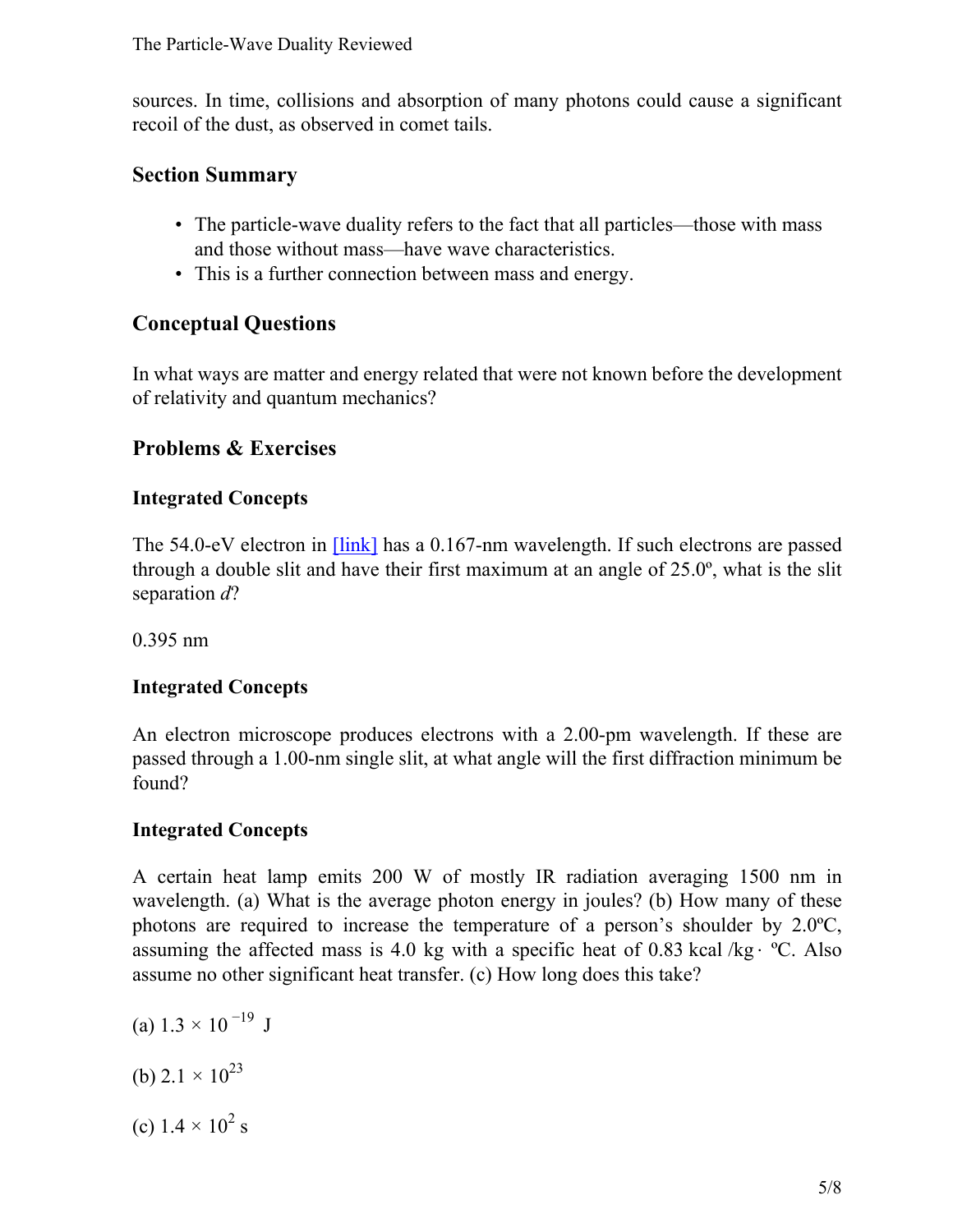#### **Integrated Concepts**

On its high power setting, a microwave oven produces 900 W of 2560 MHz microwaves. (a) How many photons per second is this? (b) How many photons are required to increase the temperature of a 0.500-kg mass of pasta by 45.0ºC, assuming a specific heat of 0.900 kcal/kg  $\cdot$  °C? Neglect all other heat transfer. (c) How long must the microwave operator wait for their pasta to be ready?

#### **Integrated Concepts**

(a) Calculate the amount of microwave energy in joules needed to raise the temperature of 1.00 kg of soup from 20.0ºC to 100ºC. (b) What is the total momentum of all the microwave photons it takes to do this? (c) Calculate the velocity of a 1.00-kg mass with the same momentum. (d) What is the kinetic energy of this mass?

(a)  $3.35 \times 10^5$  J

- (b)  $1.12 \times 10^{-3}$  kg⋅m/s
- (c)  $1.12 \times 10^{-3}$  m/s

(d)  $6.23 \times 10^{-7}$  J

## **Integrated Concepts**

(a) What is γ for an electron emerging from the Stanford Linear Accelerator with a total energy of 50.0 GeV? (b) Find its momentum. (c) What is the electron's wavelength?

#### **Integrated Concepts**

(a) What is  $\gamma$  for a proton having an energy of 1.00 TeV, produced by the Fermilab accelerator? (b) Find its momentum. (c) What is the proton's wavelength?

- (a)  $1.06 \times 10^3$
- (b)  $5.33 \times 10^{-16}$  kg⋅m/s
- (c)  $1.24 \times 10^{-18}$  m

#### **Integrated Concepts**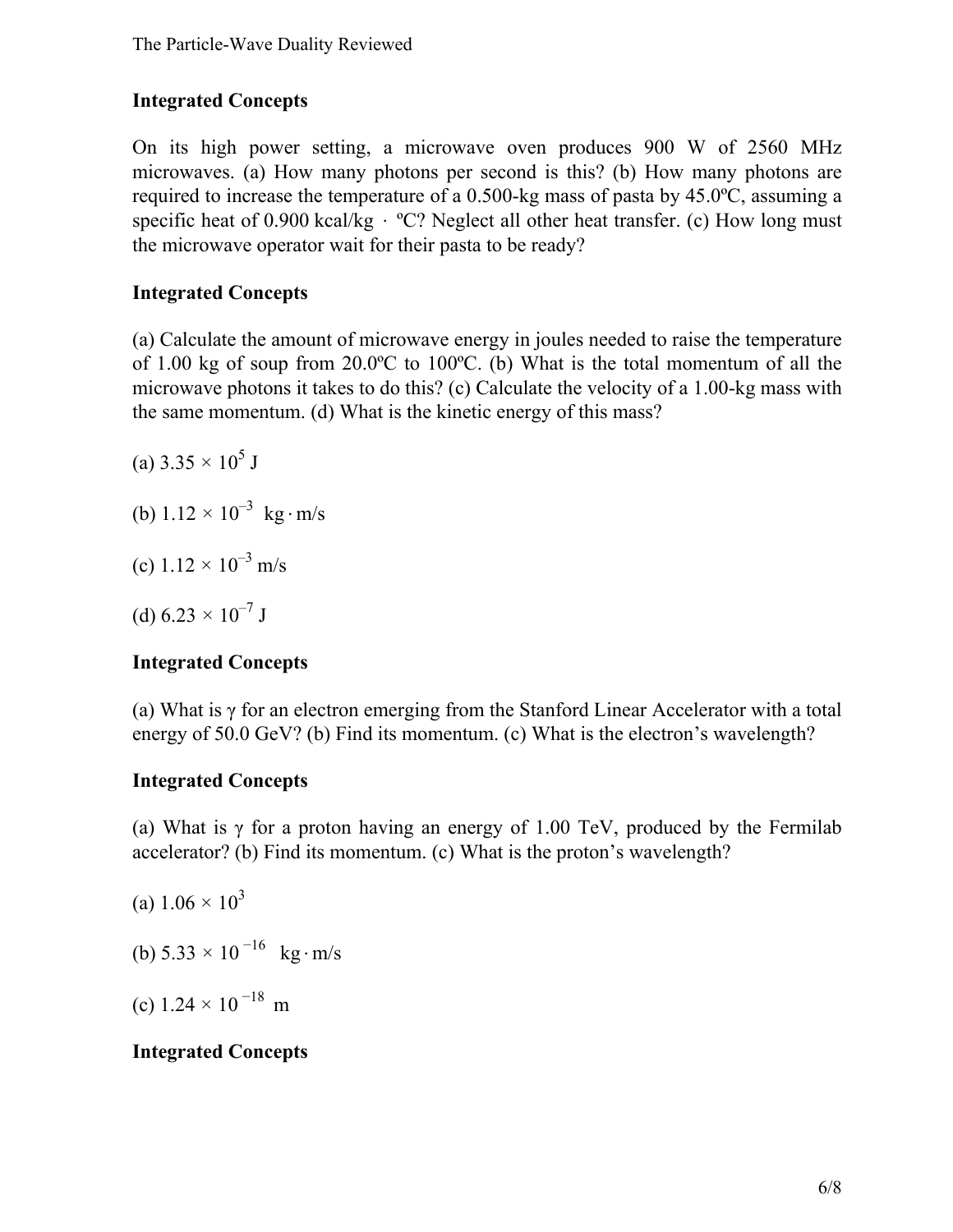An electron microscope passes 1.00-pm-wavelength electrons through a circular aperture 2.00 μm in diameter. What is the angle between two just-resolvable point sources for this microscope?

#### **Integrated Concepts**

(a) Calculate the velocity of electrons that form the same pattern as 450-nm light when passed through a double slit. (b) Calculate the kinetic energy of each and compare them. (c) Would either be easier to generate than the other? Explain.

(a)  $1.62 \times 10^3$  m/s

(b) 4.42  $\times$  10<sup>-19</sup> J for photon, 1.19  $\times$  10<sup>-24</sup> J for electron, photon energy is 3.71  $\times$  10<sup>5</sup> times greater

(c) The light is easier to make because 450-nm light is blue light and therefore easy to make. Creating electrons with 7.43 μeV of energy would not be difficult, but would require a vacuum.

#### **Integrated Concepts**

(a) What is the separation between double slits that produces a second-order minimum at 45.0º for 650-nm light? (b) What slit separation is needed to produce the same pattern for 1.00-keV protons.

(a)  $2.30 \times 10^{-6}$  m

(b)  $3.20 \times 10^{-12}$  m

## **Integrated Concepts**

A laser with a power output of 2.00 mW at a wavelength of 400 nm is projected onto calcium metal. (a) How many electrons per second are ejected? (b) What power is carried away by the electrons, given that the binding energy is 2.71 eV? (c) Calculate the current of ejected electrons. (d) If the photoelectric material is electrically insulated and acts like a 2.00-pF capacitor, how long will current flow before the capacitor voltage stops it?

#### **Integrated Concepts**

One problem with x rays is that they are not sensed. Calculate the temperature increase of a researcher exposed in a few seconds to a nearly fatal accidental dose of x rays under the following conditions. The energy of the x-ray photons is 200 keV, and